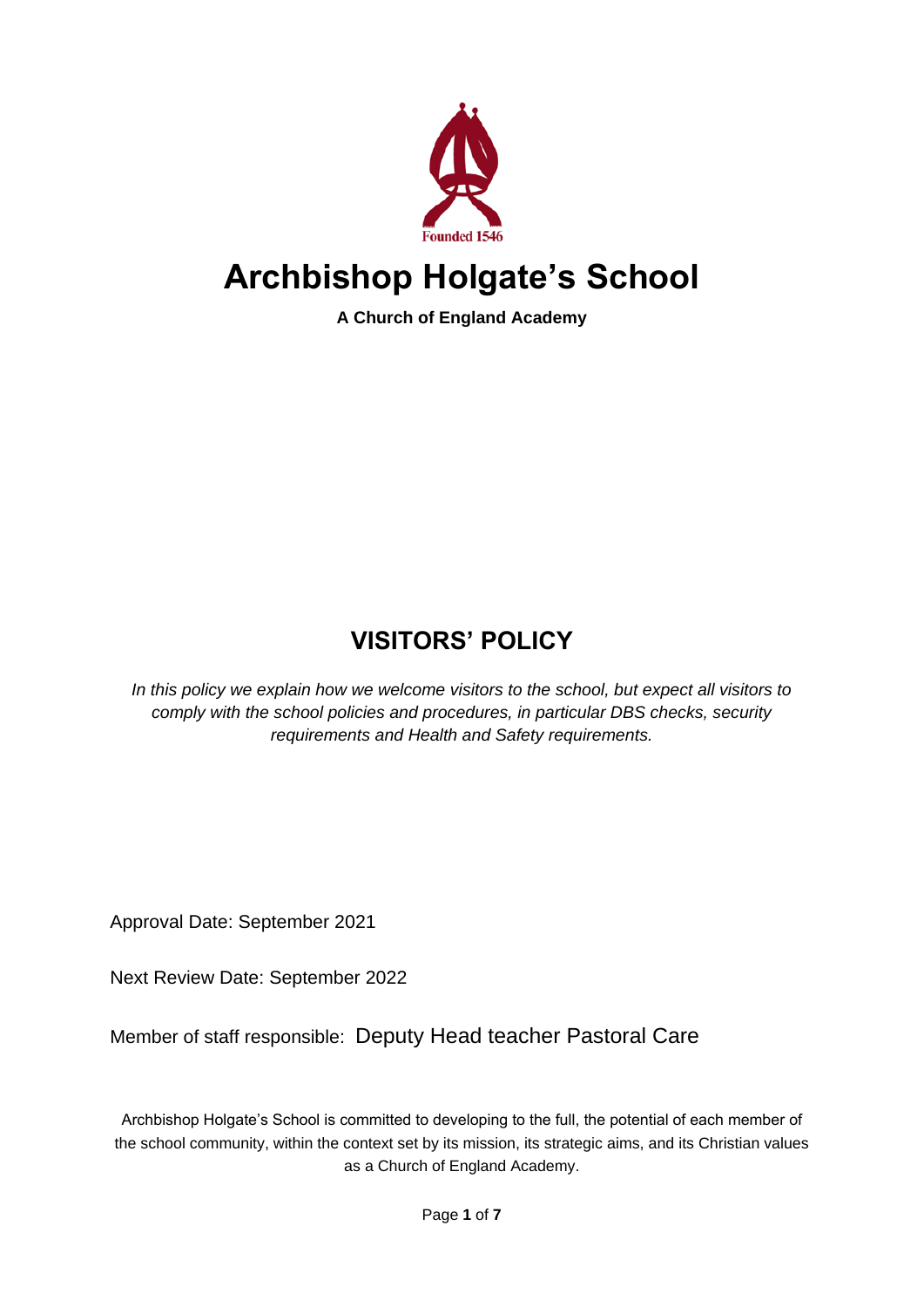# **Table of Contents**

| 1.                    |                                                                                              |  |
|-----------------------|----------------------------------------------------------------------------------------------|--|
| 2.                    |                                                                                              |  |
| 3.                    |                                                                                              |  |
| 4.                    |                                                                                              |  |
| 5.                    |                                                                                              |  |
| 6.                    |                                                                                              |  |
| $7_{\ldots}$          |                                                                                              |  |
| 8.                    |                                                                                              |  |
| 9.                    |                                                                                              |  |
|                       |                                                                                              |  |
|                       | 11. Appendix A: Visitors to the School Site During the Coronavirus (COVID-19) PandemicError! |  |
| Bookmark not defined. |                                                                                              |  |
|                       | 12. Appendix 2: Document for all visitors to sign  Error! Bookmark not defined.              |  |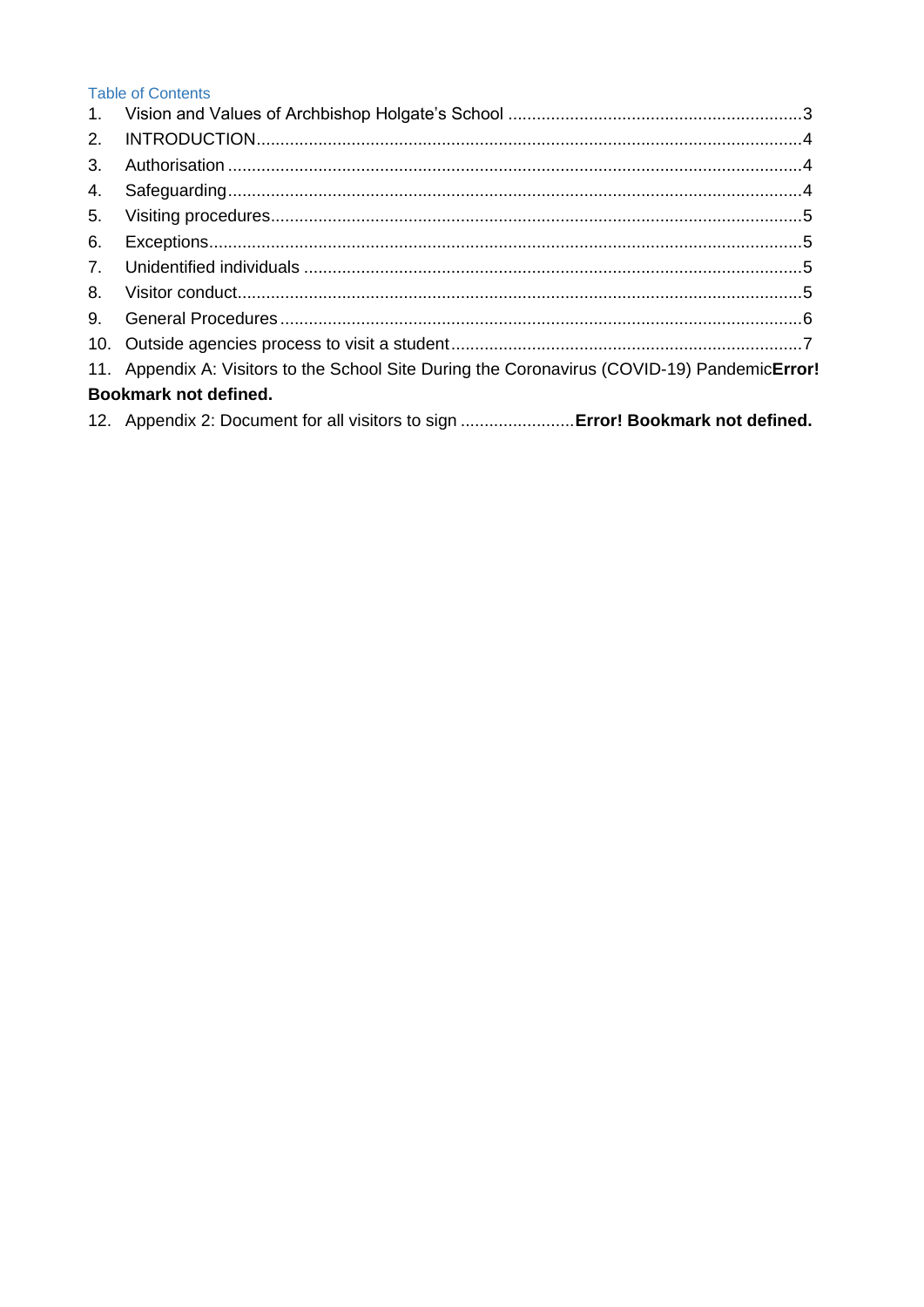# *1. Vision and Values of Archbishop Holgate's School*

<span id="page-2-0"></span>As a Church of England school we strive to ensure that all of our young people are cared for, given every opportunity to develop through academic study, to grow personally and spiritually and to live into being those Values we hold dear in our community and in wider society. Our role as a Church school is to help nurture both academic excellence and to help shape young people who can make a significant contribution to the community they serve. Key to this is a clear recognition that all students have individual gifts and talents and with support every young person can flourish.

Archbishop Holgate's School is distinctive and effective as a Church of England school because our Christian vision and values are very explicit and drive all areas of school life. Our Vision is one which combines Values, Care and Achievement.

#### **"A threefold cord is not easily broken." Ecclesiastes 4:12**

Through this vision we seek to be a Church of England School which is deeply Christian. As such, the three themes of our vision, Values, Care and Achievement are deliberately expressed in that order, our distinct Christian Values help ensure that every child is cared for as an individual and this in turn will help them to succeed academically.

Our school values of *Justice*, *Compassion*, *Forgiveness* and *Trust* have been embedded across our school community and permeate all areas of school life.



This policy is to complement our vision and values and to enable the school to allow all members of Archbishop Holgate's community to live them into being every day.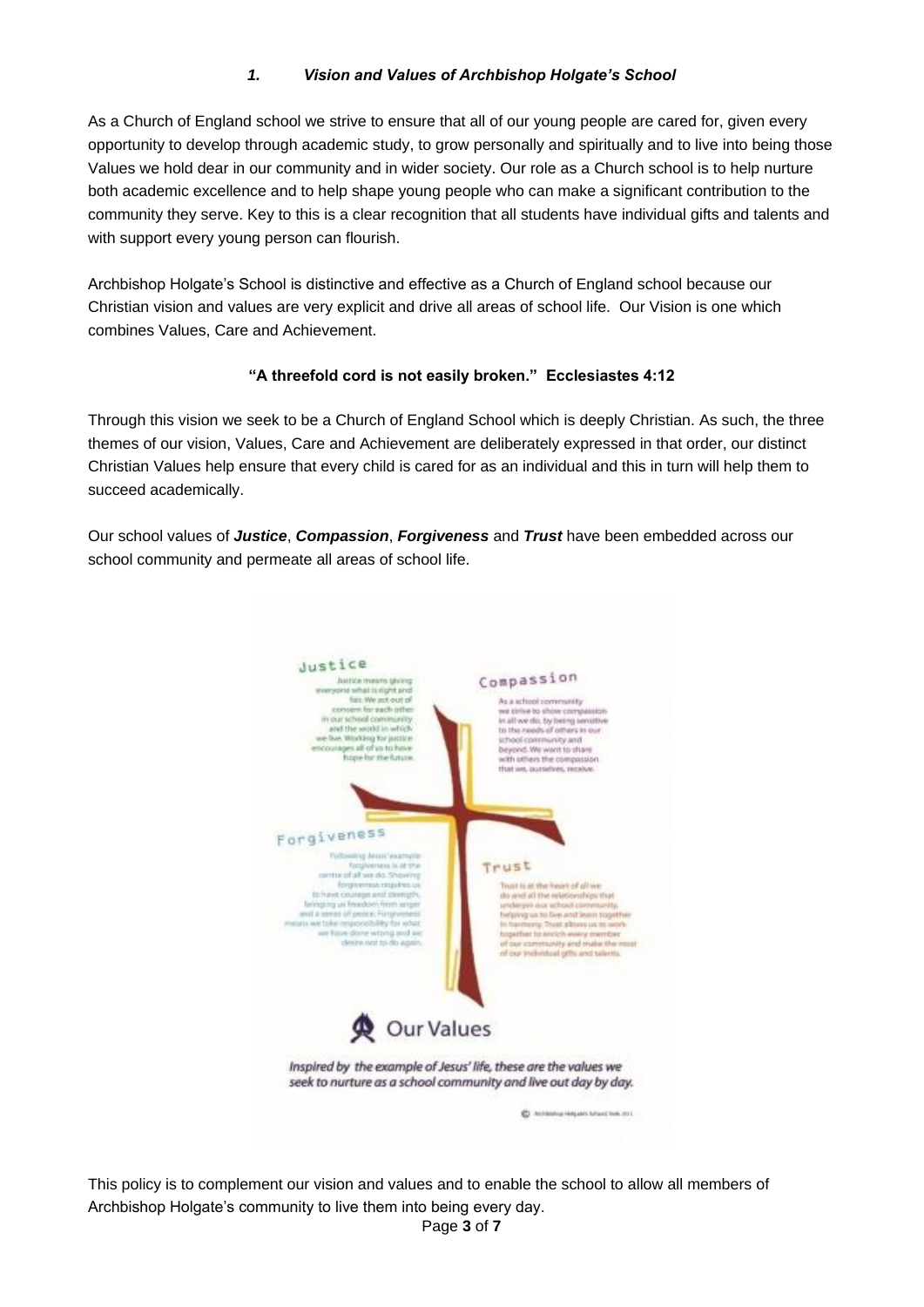## *2. INTRODUCTION*

<span id="page-3-0"></span>Archbishop Holgate's School welcomes visitors to the school, but expects all visitors to comply with the school policies and procedures, in particular DBS checks, security requirements and Health and Safety requirements.

In accepting visitors into the school, the school also has a legitimate interest in the following:

- Avoiding disruption to the educational process.
- Protecting the safety of students and staff.
- <span id="page-3-1"></span>• Protecting the school's facilities and equipment from theft, misuse or vandalism.

#### *3. Authorisation*

Individuals who would like to visit the school, but are not in contact with a member of staff regarding this, will arrange their visit through the school office, who can be contacted on 01904 411341.

The office will record the date and time of the proposed visit, reason for the visit, name of the visitor(s), and the name of the organisation they belong to where applicable.

Teachers, or other staff members, arranging visitors to the school for educational purposes will collate all the above required information and pass this on to the school office.

We recommend that all visitors make appointments prior to visiting the school. Visitors who arrive at the school without a prior appointment may be permitted to meet with the headteacher/other staff members where these members of the school staff are available and are happy to do so. Visitors will not be allowed into the school without the supervision of a teacher, member of school office staff or member of the SLT.

Parents are discouraged from visiting the school during school hours unless for a pre-arranged appointment, school event or emergency. Where a parent arrives at the school, they will follow the visiting procedures outlined in this section.

#### *4. Safeguarding*

<span id="page-3-2"></span>The school is committed to promoting the safety of all pupils, and may require visitors to undertake a DBS check depending on the purpose of their visit.

A visitor will require a DBS check if they work in 'regulated activity'. Regulated activity is defined as:

- Regular teaching, training, instructing, caring for or supervising pupils if the individual is unsupervised.
- Regularly providing advice or guidance on physical, emotional or educational wellbeing.
- Regularly driving a vehicle only for children.
- Regular work for a limited range of establishments (known as 'specified places') with the opportunity for contact with children.
- All relevant personal care, including helping a child with eating and drinking for reasons of illness or disability or in connection with toileting, washing, bathing and dressing for reasons of age, illness or disability.
- All health care for children provided by, or under the direction or supervision of, a regulated health care professional.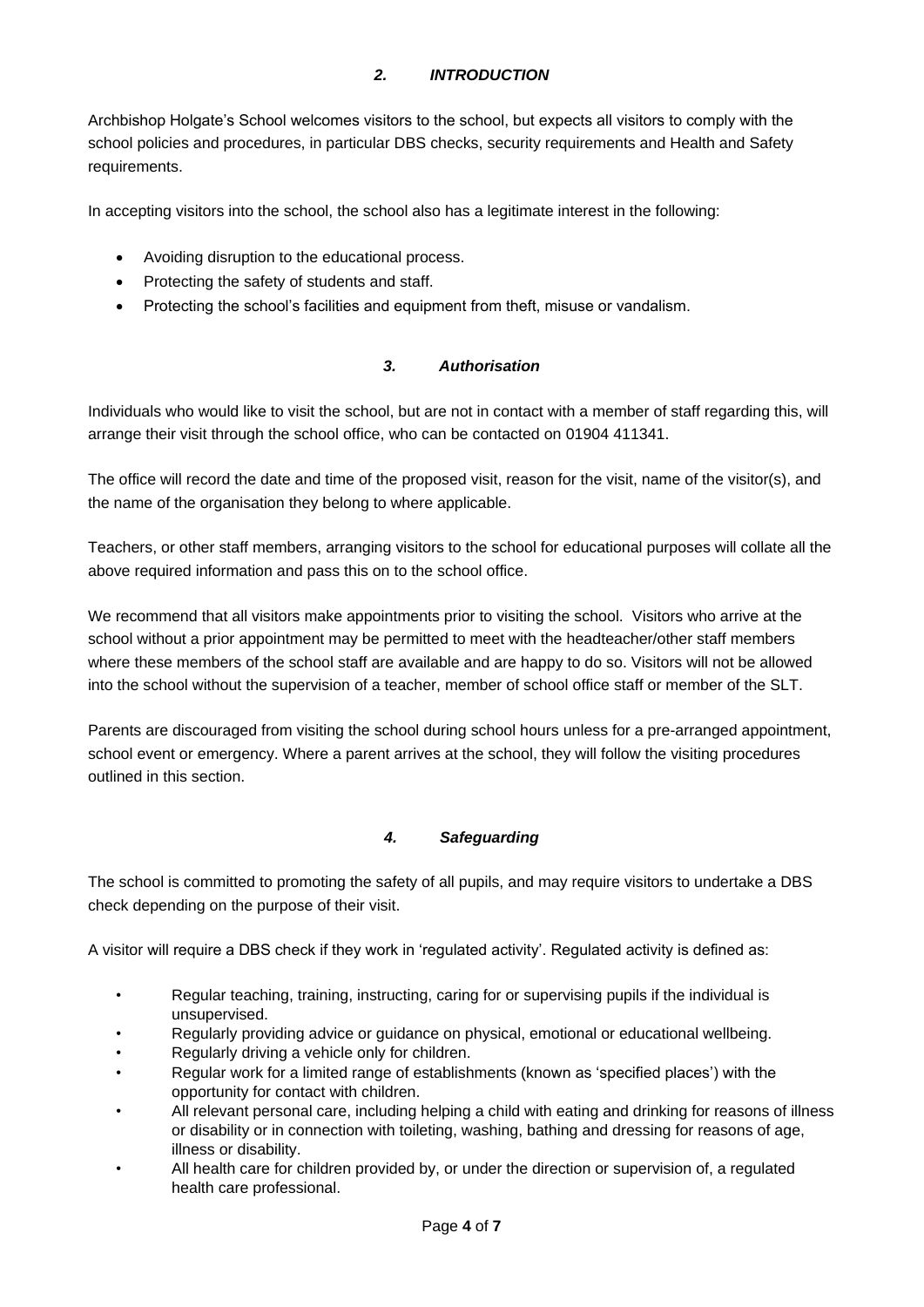DBS checks will be undertaken in accordance with the DBS Policy.

The DSL and headteacher will be responsible for determining whether DBS checks need to be carried out and ensuring that they are undertaken, where required.

Under no circumstance will a visitor who has not undergone a DBS check be left unsupervised with pupils.

<span id="page-4-0"></span>The school will manage the risk of potential harm to pupils be taking steps to segregate pupils from visitors.

#### *5. Visiting procedures*

All visitors to the school, including parents, will comply with the following procedure:

- Immediately report to the school reception area on arrival
- Provide their details to the school office staff, including:
	- Name
		- Purpose of visit
		- Name of pupil the visit pertains to/staff member who arranged the visit
	- Expected length of visit
- Sign-in using the visitors' book
- Wear a lanyard at all times while on school property
- Sign-out using the visitors' book upon departure
- Return Lanyard to the school office before departure

Prior to the visit, all visitors will be made aware of any specific parking arrangements which the school has in place.

#### *6. Exceptions*

<span id="page-4-2"></span><span id="page-4-1"></span>Visits to the school by contractors are governed by our Contractors Policy.

#### *7. Unidentified individuals*

It is the responsibility of all staff members to politely question any individual who enters the school premises unaccompanied and/or without a clearly displayed name badge.

Any such visitors will be directed to the school office where they can sign-in.

If a visitor cannot be identified, the headteacher will be informed immediately.

If a visitor refuses to report to the school office, or becomes aggressive or abusive, they will be asked to leave the premises and the police may be called to assist.

#### *8. Visitor conduct*

<span id="page-4-3"></span>Visitors to the school will be required to act in accordance with the school's high expectations.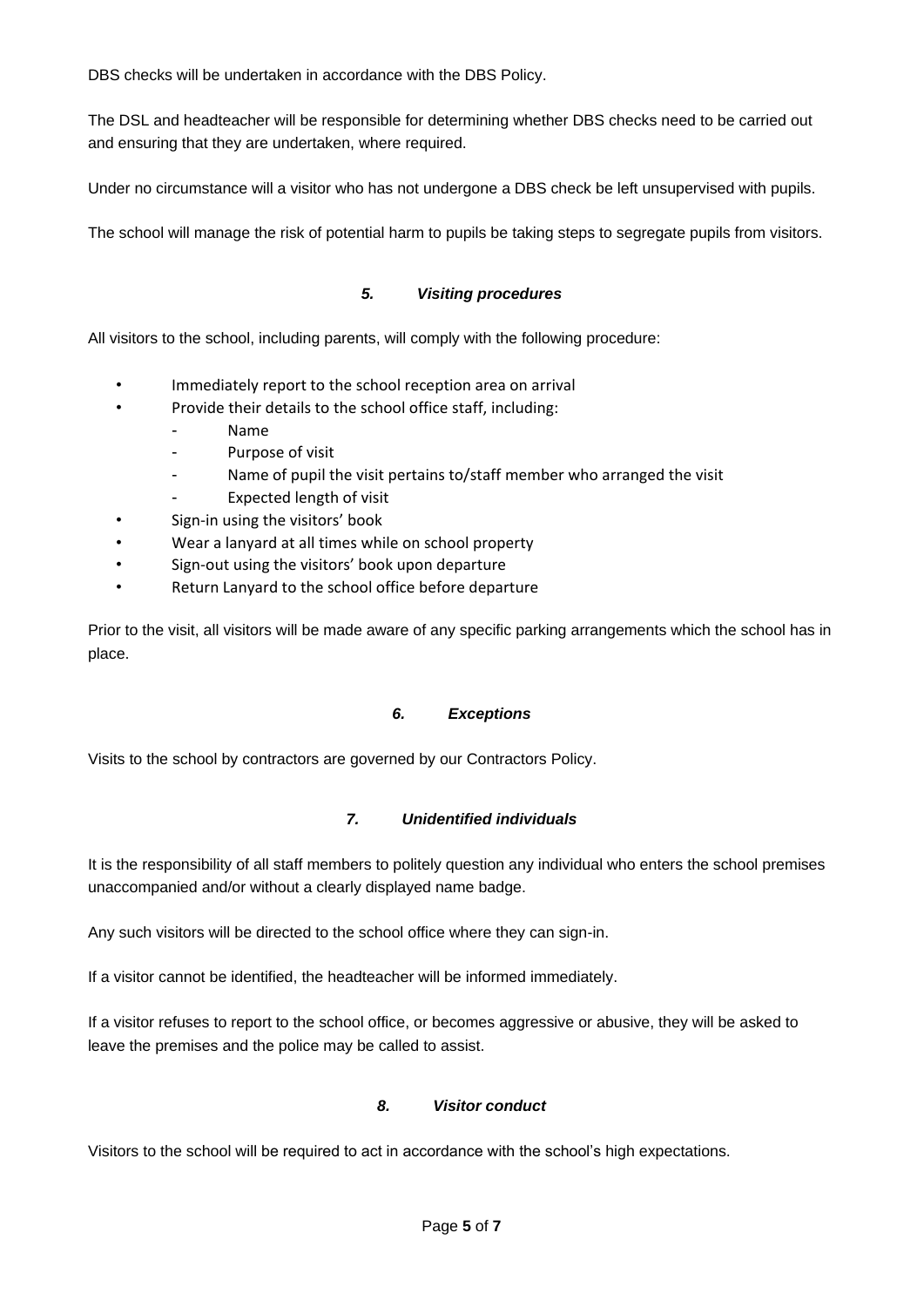The school reserves the right to escort individuals from the premises who act in an aggressive or threatening manner towards staff members, pupils, governors, parents or other visitors.

Under section 547 of the Education Act 1996, it is an offence for any person to cause a nuisance or disturbance on school premises; therefore, the police may be contacted to assist in the removal of individuals from the premises, where necessary.

In the event of persistent occurrence of unacceptable behaviour on the school site, the school has the right to request a banning order from the LA for the individual in question.

### *9. General Procedures*

- <span id="page-5-0"></span>• A visitor is defined as any person seeking to enter the school building who is not an employee of the school or a student enrolled at the school.
- All visitors to the school must report to Reception in main school and be signed-in in the Visitors' Book. Once they have been signed in they should be issued with a visitor's badge on a White or Red lanyard (please see the attached notice).
- Red Lanyard issued to parents or those visitors who have no proof of identification of working with students. Anyone with a Red Lanyard must, at all times, be escorted around the school and must be supervised by school staff at all times.
- White Lanyards issued to visitors if they have a valid DBS, which has been shown to the school along with photographic ID.
- Staff should inform the Reception staff of any expected visitors so that they can be directed to the appropriate person.
- Contractors must be signed-in before being introduced to the Caretaker or Site Manager who will provide relevant access to the site as required. Contractors should always be working under the supervision of site staff.
- Contractors will be expected to adhere to Health and Safety regulations and ensure that safe working practices are followed.
- Any visitor should not be left with students unaccompanied by a member of staff unless DBS checks are in place (a parent talking to their own child is acceptable). This is to comply with safeguarding and child protection issues.
- All visitors should be made aware of emergency procedures by the member of staff supervising the visit.
- If any visitor is to be regularly working with students in school and does not already hold a valid DBS clearance then they must go through the DBS procedure and the school must hold a copy of their DBS clearance. The Head's PA and the Deputy Head (Pastoral Care) must be advised by staff of any visitors who are likely to be visiting the site on a regular basis so that appropriate DBS checks/monitoring can be organised/obtained.
- Any visitors who are on site who are not recognised, or who are not appropriately badged, should be politely challenged by staff and asked as to why they are on site. Any issues should be reported to Reception for appropriate action.
- Students are encouraged to report immediately any visitor seen on site who is not "badged" or behaving suspiciously.
- Students are advised not to make arrangements to meet anyone on the school site.
- All visitors should sign-out at Reception and return their visitor's badge.
- The Headteacher has the authority to exclude from the school premises any person who disrupts or who appears likely to become a disruption to the running of the school. Any such individual can be directed to leave the school premises and the Police will be called if necessary.